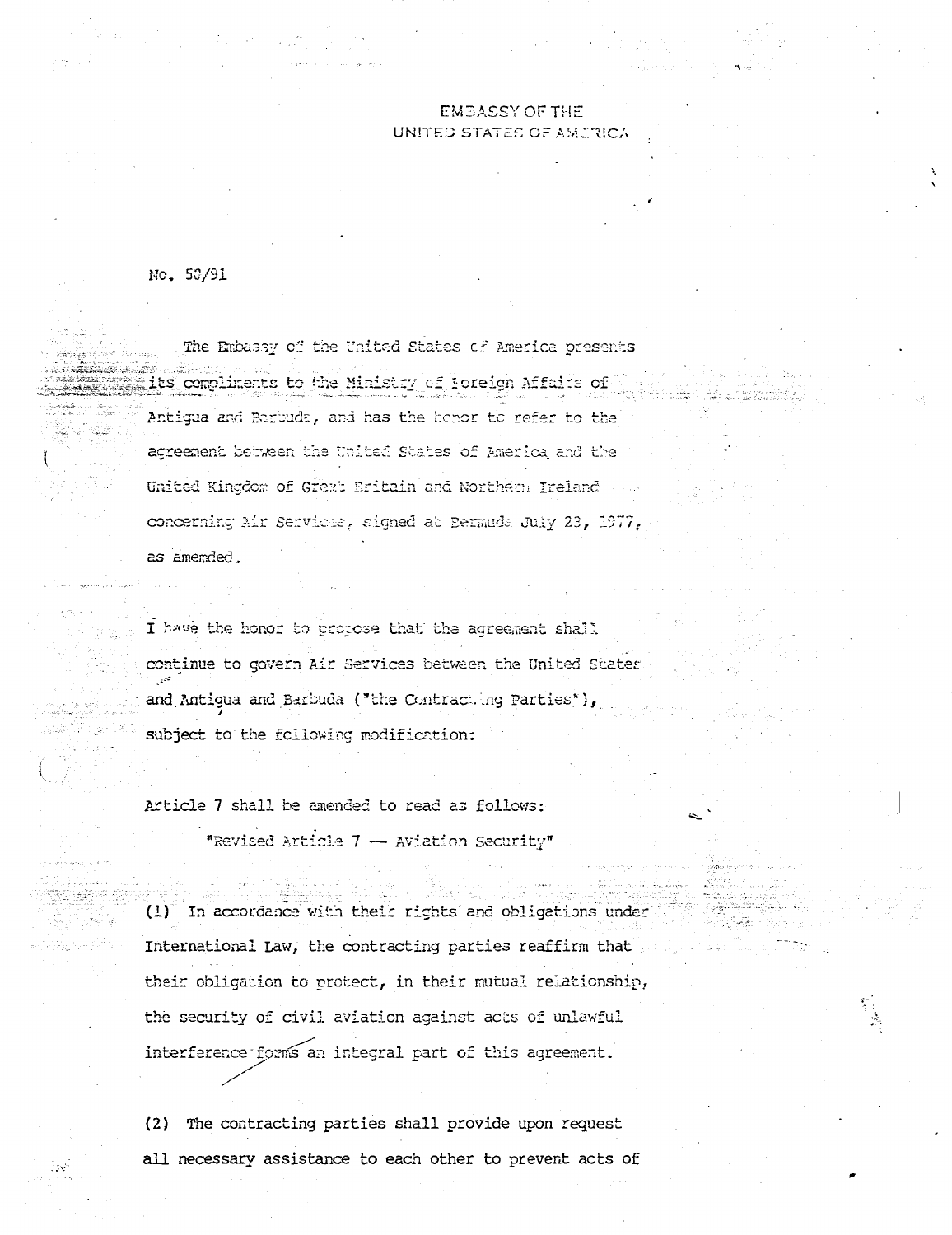unlawful seizure of aircraft and other unlawful acts against the safety of passengers, crew, aircraft, airports and air navigation facilities and any other threat to aviation security.

(3) The contracting parties shall act in conformity with the provisions of the convention on offences and certain other acts committed on board aircraft, signed at Tokyo on 14 September 1963, the convention for the suppression of unlawful seizure of aircraft, signed at the Hague on 16 December 1970 and the convention for the suppassum of unlawful acts against the safety of civil aviation, signed at Montreal on 23 September 1971.

(4) The contracting parties shall, in their mutual relations, act in conformity with the aviation security provisions established by the international civil aviation organization and designated as annexes to the convention on international civil aviation ; they shall require that operators of aircraft of their registry or operators who have their principal place of business or permanent residence in their territory and that operators of airports in their territory act in conformity with such aviation security provisions .

(5) Each contracting party agrees to observe the security provisions required by the other contracting party for entry into the territory of that other party and to take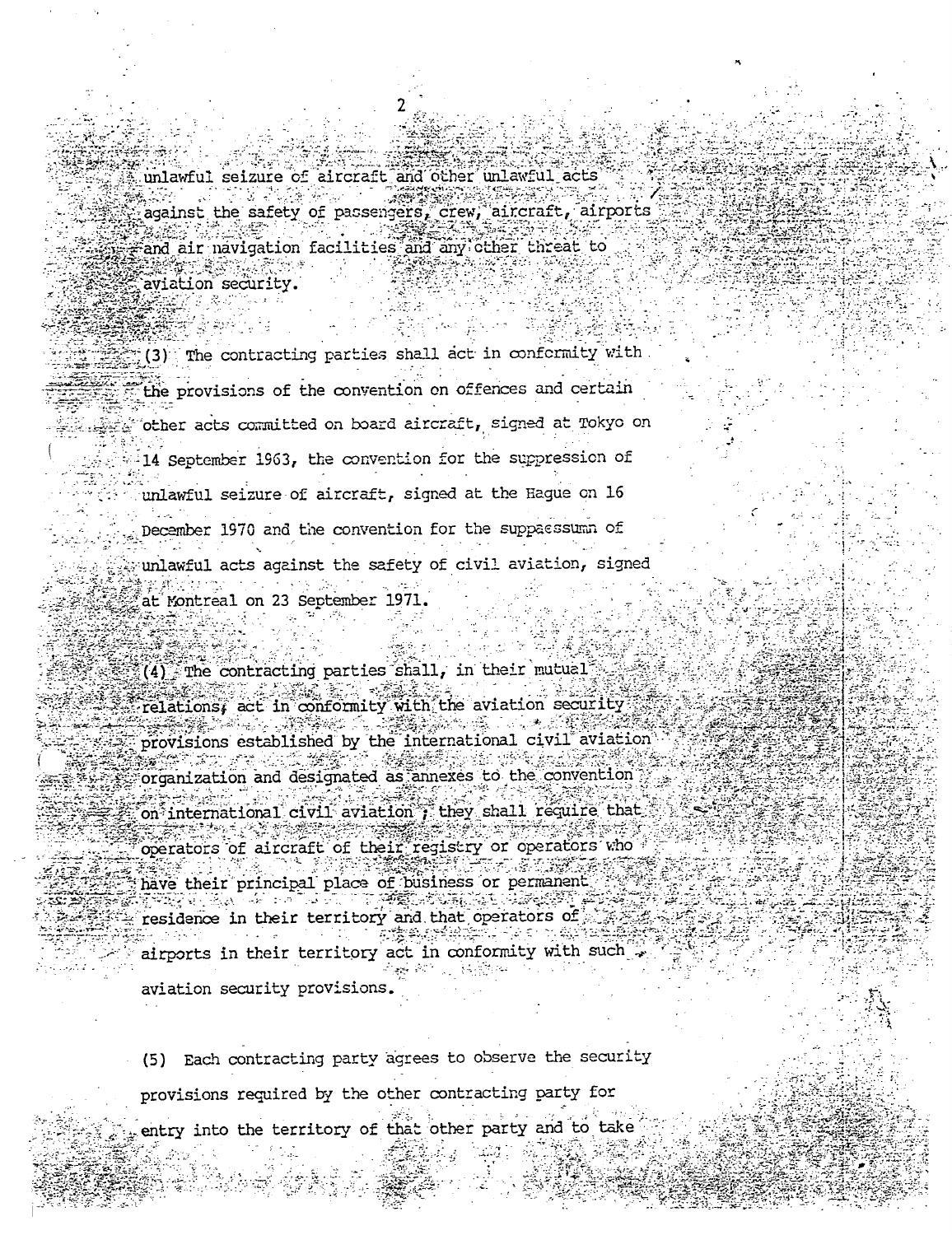adequate measures to protect aircraft and to inspect passengers, crew, their carry-on items as well as cargo "学" (2015) - [92] 整整线 and aircraft stores prior to and during boarding or loading. Each contracting party shall also give positive 나는 기대는 것이다 consideration to any request from the other contracting i i Preferencija i p မြို့ကြား ရေကြအောင်ကြောင်းသည်။ ကိုးကားသည် party for special security measures to meet a particular أمنية تلتوبون

threat

(6) When an incident or threat of an incident of unlawful seizure of aircraft or other unlawful acts against the

safety of passengers, crew, aircraft, airports and air navigation facilities occurs, the contracting parties I ah shi ka ka kale a ka **Canadian State** 

shall assist each other by facilitating communications and 및 사회주의 사장 1919년 - 1919년 - 1919년 - 1919년 그는 생활하고 비싸지고 있는데 other appropriate measures intended to terminate rapidly

and safely such incident or threat thereof. 269

(7) When a contracting party has reasonable grounds to أأتان والمرتوبين na Antika KG WAP believe that the other contracting party has departed from the aviation security provisions of this article, the (and hard a series of grades are produced by a product of

aeronautical authorities of that contracting party may တို့ ရှိခဲ့ပါတီကို ပြုလုပ်ခဲ့သည်။ သူတို့ အသုံးပြုလုပ်ခဲ့သည်။<br>မိုက်မျိုးကြီး ရေများကို ပြုလုပ်ခဲ့သည်။ မိုက်မျိုးကြီး အတွက် အသိုးသည် အသုံးပြုလုပ်ခဲ့သည့် အသုံးပြုလုပ်ခဲ့သည်။<br>ထိုက်မိုးစွားသည်။ ပြုလုပ်ခဲ့သည်။ အခြားမှာ ပါဝင်ဆင် request immediate consultations with the aeronautical authorities of the other contracting party. Failure to reach a satisfactory agreement within 15 days from the

date of such request will constitute grounds to withhold,

revoke, limit or impose conditions on the operating

authorization or technical permission of an airline or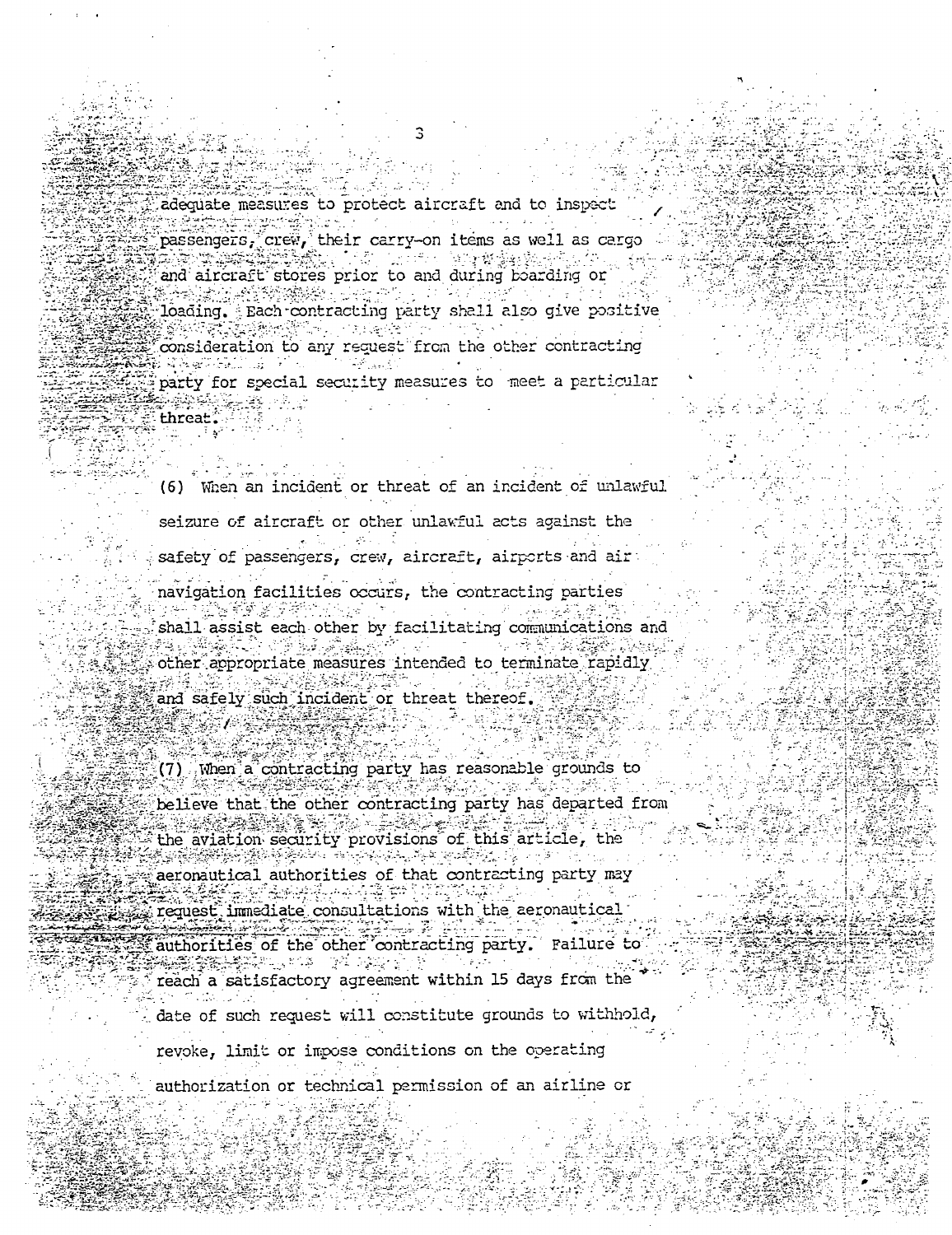ాజ్లాడ్ గ్రామాల  $\frac{1}{2}$  airlines of the other contracting party. When required by **不全要**,不可是,最重要要有人的 an emergency, a contracting party may take interim action  $\mathbb{R}$  prior to the expiry of 15 days.  $\blacksquare$ 

If the foregoing proposal is acceptable to the government 医双角菌科病 超高速  $\tilde{E}$  of Antigua and Barbuda, I have the further honor to

:propose that this-note, together with Your Excellencys note in reply shall constitute an agreement between cur two governments which shall enter into force on the date of Your Excellencys reply.

The Embassy of the United States of America avails 諸葛亮地について the grands t zieral titself of this opportunity to renew to the Ministry of 19.2009 - Paul Paul Andrews, 1980 Foreign Affairs of Antigua and Barbuda the assurances of **Society Altains of Antigua and Barbuda the** 

its highest consideration.

in a Sta

Embassy of the United States of America, (我需要的), 就要 (?) St. John's, August 19th, 1991

남편 중국 (주의

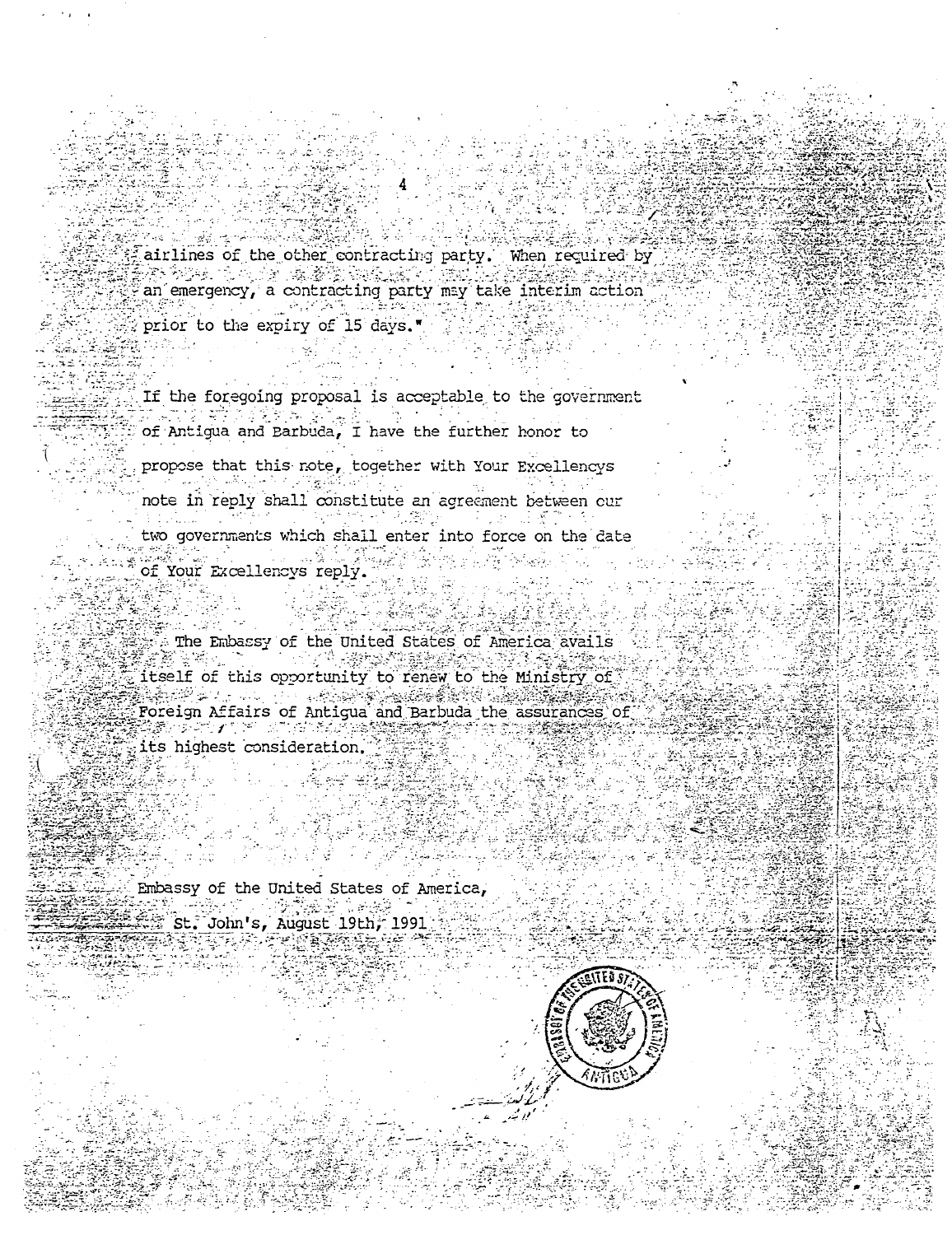

## GOVERNMENT OF ANTIGUA AND BARBUDA

Ministry of Foreign Affairs

215/91

The Ministry of External Affairs and Planning presents its . compliments to the Embassy of the United States of America and has the honour to refer to the Embassy's Note No. 50/91 of 19th August, 1991 which reads as follows :

"The Embassy of the United States of America presents its compliments to the Ministry of Foreign Affairs of Antigua and Barbuda, and has the honor to refer to the agreement between the United States of America and the United Kingdom of Great Britain and Northern Ireland concerning Air Services, signed at Bermuda July 23, 1977, as amended .

I have the honor to propose that the agreement shall continue to govern Air Services between the United States and Antigua and Barbuda ("the Contracting Parties"), subject to the following modification:

Article 7 shall be amended to read as follows : "Revised Article 7 -- Aviation Security"

(1) In accordance with their rights and obligations under International Law, the contracting parties reaffirm that their obligation to protect, in their mutual relationship, the security of civil aviation against acts of unlawful interference forms an integral part of this agreement.

(2) The contracting parties shall provide upon request all necessary assistance to each other to prevent acts of unlawful seizure of aircraft and other unlawful acts against the safety of passengers, crew, aircraft, airports and air navigation facilities -and any other threat to aviation security .

 $\ldots/$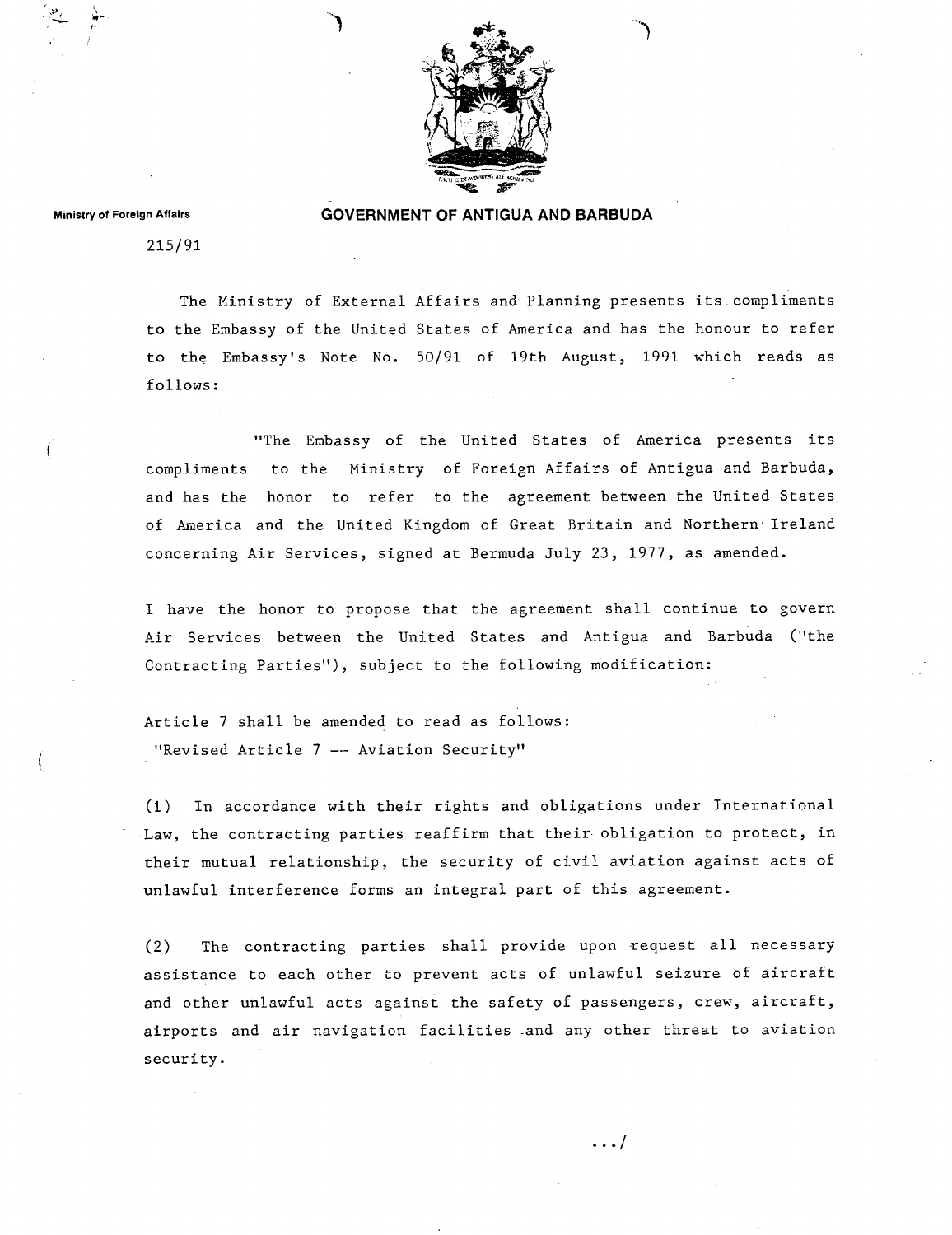(3) The contracting parties shall act in conformity with the provisions of the convention on offences and certain other acts committed on board aircraft, signed at Tokyo on 14 September 1963, the convention for the suppression of unlawful seizure of aircraft, signed at the Hague on 16 December 1970 and the convention for the suppaessumn of unlawful acts aginst the safety of civil aviation, signed at Montreal on-23 September 1971 .

(4) The contracting parties shall, in their mutual relations, act in conformity with the aviation security provisions established by the international civil aviation organization and designated as annexes to the convention on international civil aviation; they shall require that operators of aircraft of their registry or operators who have their principal place of business or permanent residence in their territory and that operators of airports in their territory act in conformity with such aviation security provisions .

(5) Each contracting party agrees to observe the security provisions required by the other contracting party for entry into the territory of that other party and to take adequate measures to protect aircraft and to inspect passengers, crew, their carry-on items as well as cargo and aircraft stores prior to and during boarding or loading. Each contracting party shall also give positive consideration to any request from the other contracting party for special security measures to meet a particular threat .

(6) When an incident or threat of an incident of unlawful seizure of aircraft or other unlawful acts against the safety of passengers, crew, aircraft, airports and air navigation facilities occurs, the contracting parties shall assist each other by facilitating communications and other appropriate measures intended to terminate rapidly and safely such incident or threat thereof .

. . . /

 $- 2 -$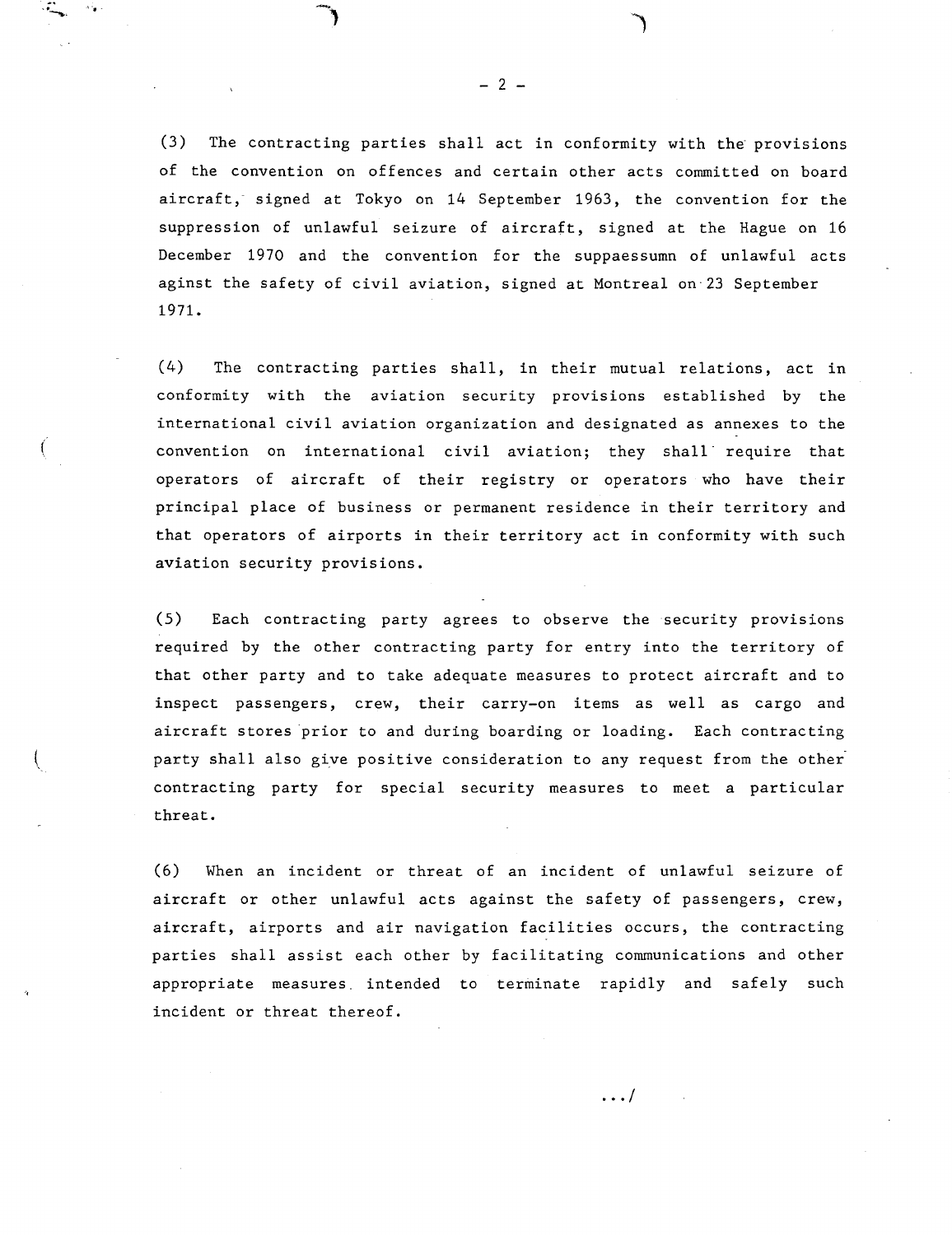(7) When <sup>a</sup> contracting party has reasonable grounds to believe that the other contracting party has departed from the aviation security provisions of this article, the aeronautical authorities of that contracting party may request immediate consultations with the aeronautical authorities of the other contracting party. Failure to reach a satisfactory agreement within 15 days from the date of such request will constitute grounds to withold, revoke, limit or impose conditions on the operating authorization or technical permission of an airline or airlines of the other contracting party. When required by an emergency, a contracting party may take interim action prior to the expiry of 15 days ."

If the foregoing proposal is acceptable to the Government of Antigua and Barbuda , I have the further honor to propose that this note, together with Your Excellencys note in reply shall constitute an agreement between our two governments which shall enter into force on the date of Your Excellencys reply .

The Embassy of the United States of America avails itself of this opportunity to renew to the Ministry of Foreign Affairs of Antigua and Barbuda the assurances of its highest consideration ."

The Ministry wishes to inform that the Governent of Antigua and Barbuda agrees to the proposed amendment of Article 7, and further, that the Embassy's Note together with this note shall constitute an agreement between the Government of the United States of America and the Government of Antigua and Barbuda with effect from 7th October, 1991 .

./

3

 $\alpha=2\epsilon$